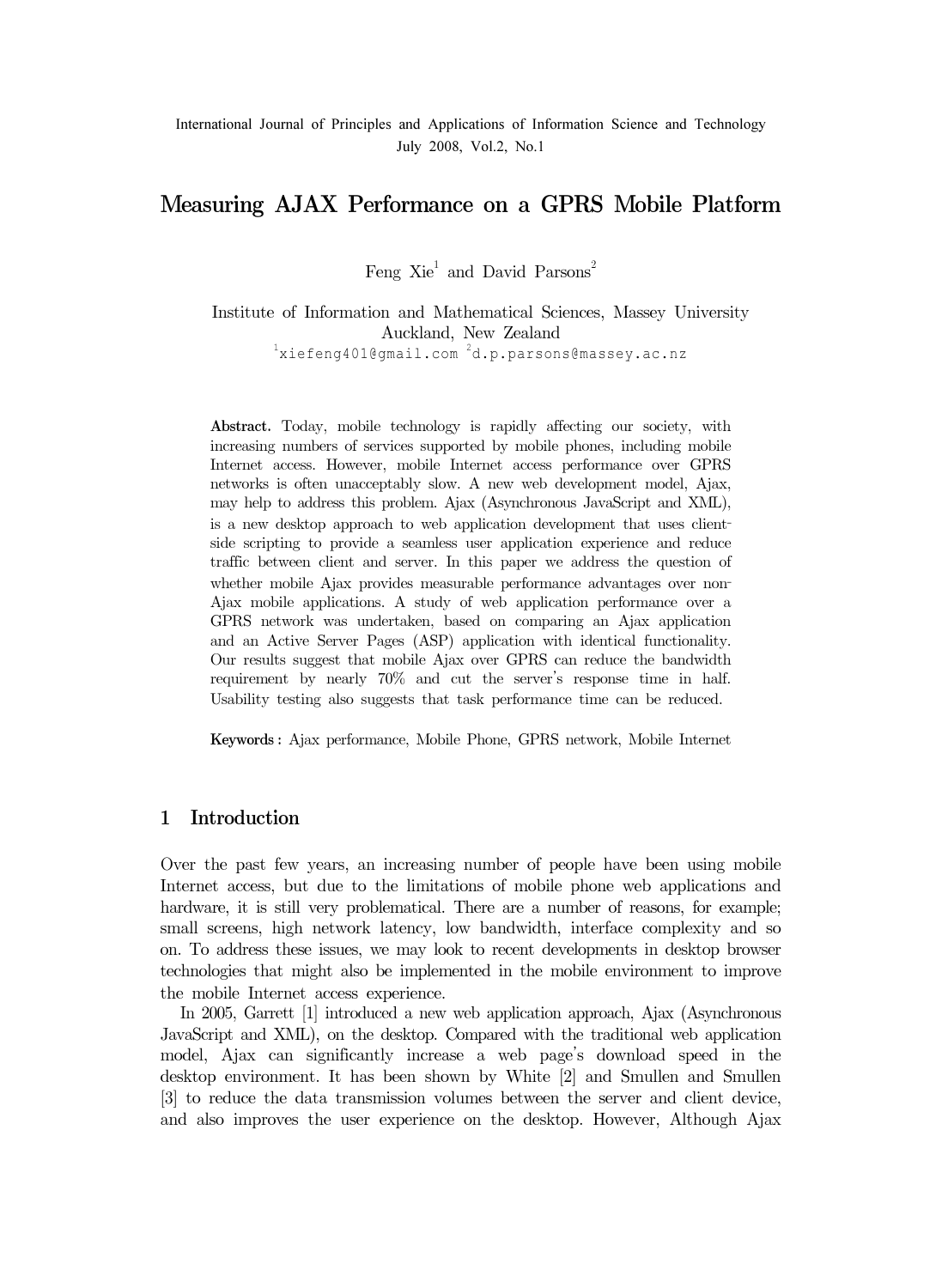performance has been measured on the desktop, there is no currently available performance mas been measured on the desktop, there is no currently available<br>performance measurement research about Ajax on mobile devices. Therefore we<br>do not know if it can improve mobile web-based application performan International Journal of PAIST, July 2008, Vol.2, No.1<br>performance has been measured on the desktop, there is no currently available<br>performance measurement research about Ajax on mobile devices. Therefore we<br>do not know i International Journal of PAIST, July 2008, Vol.2, No.1<br>
performance has been measured on the desktop, there is no currently available<br>
performance measurement research about Ajax on mobile devices. Therefore we<br>
do not kno which means when the client platform moves from the desktop to a mobile device the results may be different. Therefore this study focuses on measuring Ajax performance to address the question; does mobile Ajax provide measurable advantages two major proposed benefits of Ajax, which are seamless updates to the interface and a reduction in data transfer volumes. These are issues that are particularly important in the context of mobile Internet access, where a reduction in transmission volumes when using expensive and low speed connections can be very beneficial, and seamless updates to the interface may provide a better user experience in browsers with limited screen real estate and navigation tools. The goal of this study is based on the position of this study is based on the position in data transfer volumes. These are issues that are particularly portant in the context of mobile Internet access, where a reduction in

applications, when users access websites via mobile devices through a General Packet Radio Service (GPRS) network. First, we developed two websites with identical mportant in the context or mobile internet access, where a reduction in transmission<br>volumes when using expensive and low speed connections can be very beneficial,<br>and seamless updates to the interface may provide a better Microsoft Active Server Pages (ASP). These two websites have the same user interface and can be accessed both by desktop and mobile browsers. Second, we measured these websites' performance over a GPRS network based on the data collected from the web server's log files. Finally, we administered some small group usability tests to measure task performance times and user responses.

## 2 Related Work

Previous related work falls into three main areas of research; the development of the Ajax web interaction model, empirical research into the performance of GPRS networks, and empirical research into the performance of Ajax based web applications when compared to more traditional web application architectures. So far, there has been no previous work on the measurement of Ajax applications using a mobile GRPS platform. Factor applications when compared to more traditional web application architectures. So<br>far, there has been no previous work on the measurement of Ajax applications<br>using a mobile GRPS platform.<br>2.1 The Ajax Approach<br>Garre

## 2.1 The Ajax Approach

technologies, combining them together to create a new interaction approach: • The Ajax Approach<br>
• Standards–based presentation using XHTML and CSS;<br>
• Standards–based presentation using XHTML and CSS;

- 
- Dynamic display and interaction using the Document Object Model;
- Data interchange and manipulation using XML and XSLT;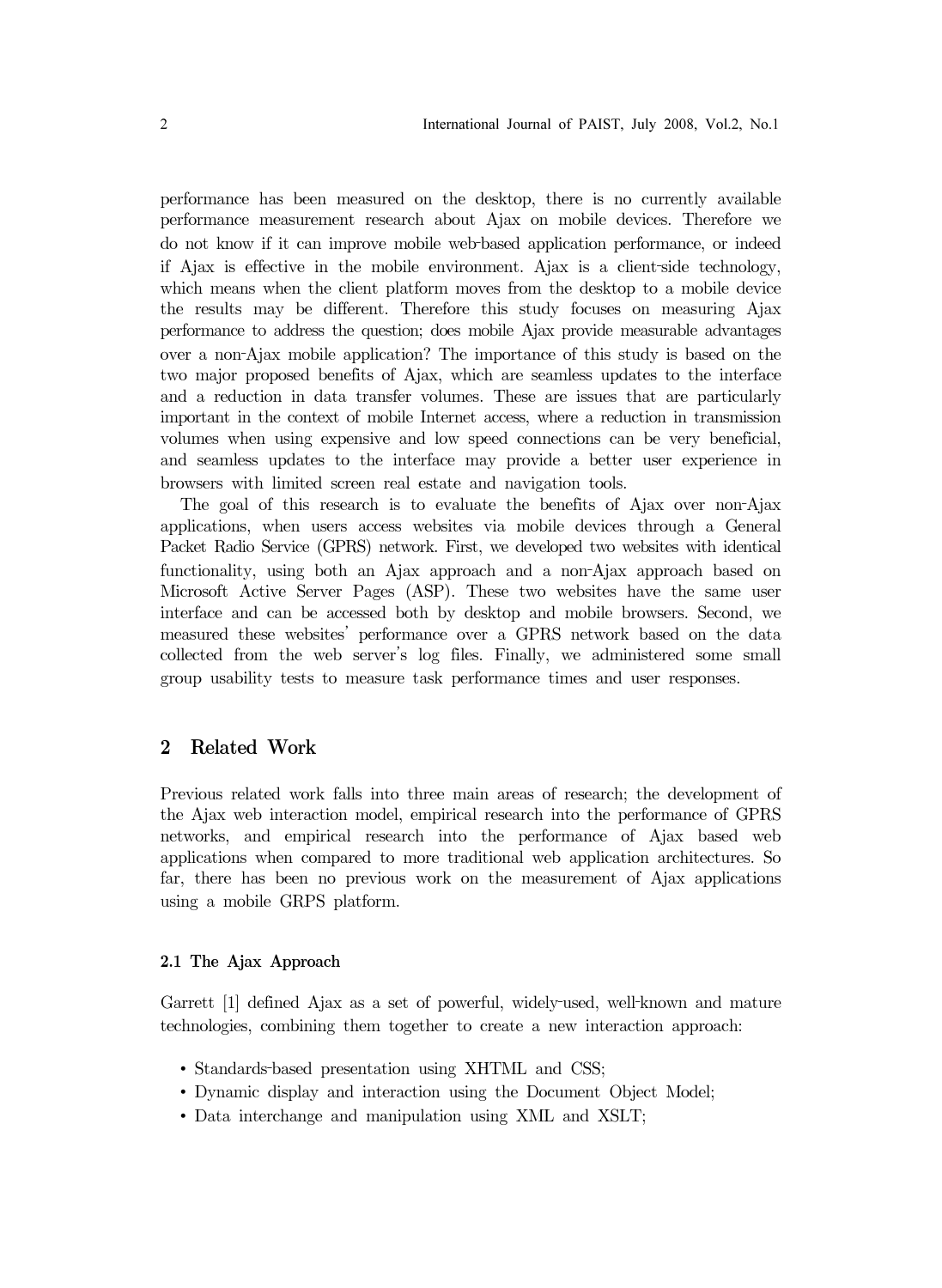- Asynchronous data retrieval using the XMLHttpRequest object;
- JavaScript binding everything together.

The Ajax web application approach alters two features of the traditional web model to produce high performance and more interactive web applications. First, partial screen updates takes the place of the 'Click, wait, and refresh' user interaction model. Second, the synchronous request/response model is replaced by an asynchronous communication model.

Traditional web pages refresh the whole page, every time some new information arrives from the server. During this time users must wait for the page to refresh. Ajax only updates the part of the user interface on the screen that contains the new information, retaining the current web page in the browser [4].

The other key feature for Ajax technology is an asynchronous communication model, using JavaScript to manage all requests to the server. As a result, requests will continue to be sent out if necessary, but users do not need to wait for the responses. All communication will be done in the background; meanwhile the user can continue to use the Web application online. When the new information arrives, JavaScript will partially update the user interface to provide the user with the latest information so the user can enjoy a seamless browsing experience [4]. In summary, Ajax can theoretically increase a web page's interactivity, speed and usability.

## 2.2 GPRS network (Bandwidth and Latency)

GPRS (General Packet Radio Service) is the world's most ubiquitous wireless data service, available now with almost every GSM network. GPRS is a connectivity solution based on Internet protocols that support a wide range of enterprise and consumer applications [5]. GPRS can be utilized for services such as WAP (Wireless Access Protocol) access, SMS (Short Message Service) and MMS (Multimedia Message Service), but also for Internet communication services, such as email and web access. Unfortunately, web access over GSM (GPRS) using the TCP/IP protocol is problematical, with users experiencing very poor performance [6]. There are various reasons for this, for example high and variable latency, fluctuating bandwidth, occasional link 'blackouts' [7], packet loss, and link outages. Sometimes, a simple request can take several seconds [8].

It is recognized that the performance issues of GPRS networks are to some extent resolved by the continuing rollout of 3G (third generation) wireless networks. However in this study we have chosen to focus on GPRS networks for a number of reasons. GPRS is the most commonly used network in the world, with the widest coverage, considerably larger globally than 3G. Using this network can provide services anytime almost anywhere around the world, with extensive international roaming. In addition, although 3G was intended to resolve technological fragmentation in the wireless communications market, this has not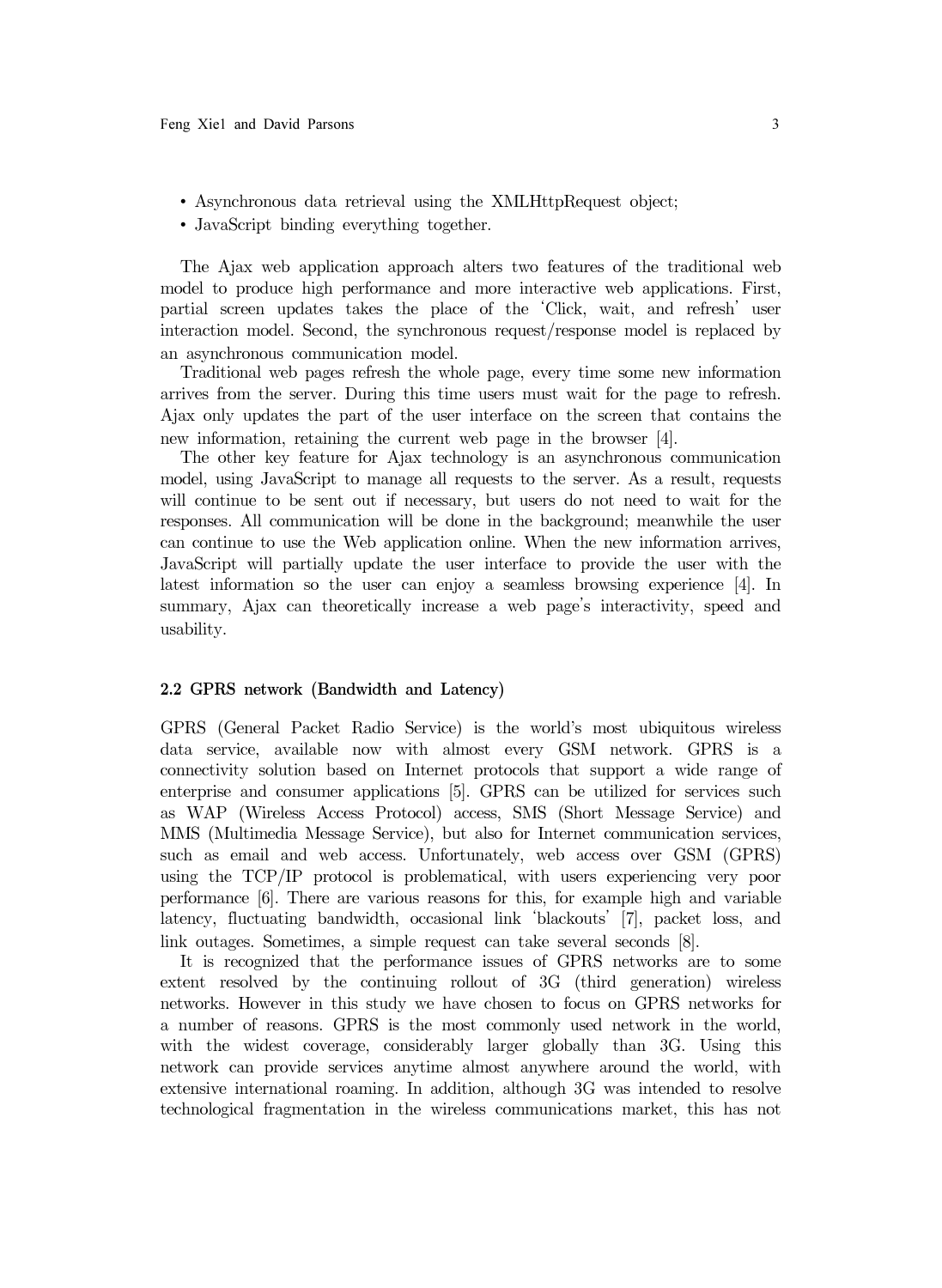happened in practice and there are several competing 3G technologies. Cost is also an important factor, with a large number of low cost GSM/GPRS devices on the market, and in many territories the GSM/GPRS service fee is cheaper than 3G. Therefore, despite their limitations, we will need to continue to work with GPRS systems for some time to come. It should also be noted that network latency does not improve with increased bandwidth, and deploying a 3G mobile phone network is not necessarily the solution to all performance issues [9].

## 2.3 Ajax Performance on the Desktop

Previous research suggests that Ajax can significantly improve web application performance on the desktop. One commonly cited Ajax performance evaluation is the one reported by White [2]. In his study, the Ajax application transferred on average just 27% of the bytes that were transferred by a traditional HTML application. Not only was there an improvement in the transferred byte volume, but there was also an improvement in performance, a 68% overall improvement in data transfer time.

The two applications used in this study, however, did not have the same user interface. The users' skill levels and training were also not assessed in the report, and these factors may have affected the experimental outcomes. A more controlled Ajax performance measurement comes from Smullen and Smullen[3]. They compared application. Not only was there an improvement in the transferred byte volume,<br>but there was also an improvement in performance, a 68% overall improvement<br>in data transfer time.<br>The two applications used in this study, how that implemented the same user interface. Later they extended their study by collecting data on a statistically significant sample size and included server performance results. Response size and service time performance measures computed for the applications provided significant performance improvements in response size for the Ajax application (56%), thereby reducing bandwidth requirements. Ajax provided a mean service time improvement of approximately 16%.

In this study we build on this previous work by measuring Ajax performance in the context of the mobile Internet using a GPRS connection.

# 3 Methodology

This study is based on a controlled measurement of data transfer volumes and the context of the mobile Internet using a GPRS connection.<br> **3** Methodology<br>
This study is based on a controlled measurement of data transfer volumes and<br>
times, comparing an Ajax web application with a similar non-Ajax i times, comparing an Ajax web application with a similar non-Ajax implementation.<br>We developed two IQ test (multi-choice) web applications with the same interface and functionality (Fig. 1), to compare the performance of an ASP based website and an AJAX based website in a GPRS mobile network environment. Although the two applications were very similar in appearance, their architectures were very different, with the Ajax application receiving asynchronous updates to parts of the screen, while the ASP application followed a more traditional 'click, wait and refresh' approach. This meant that, for example, the display of the answers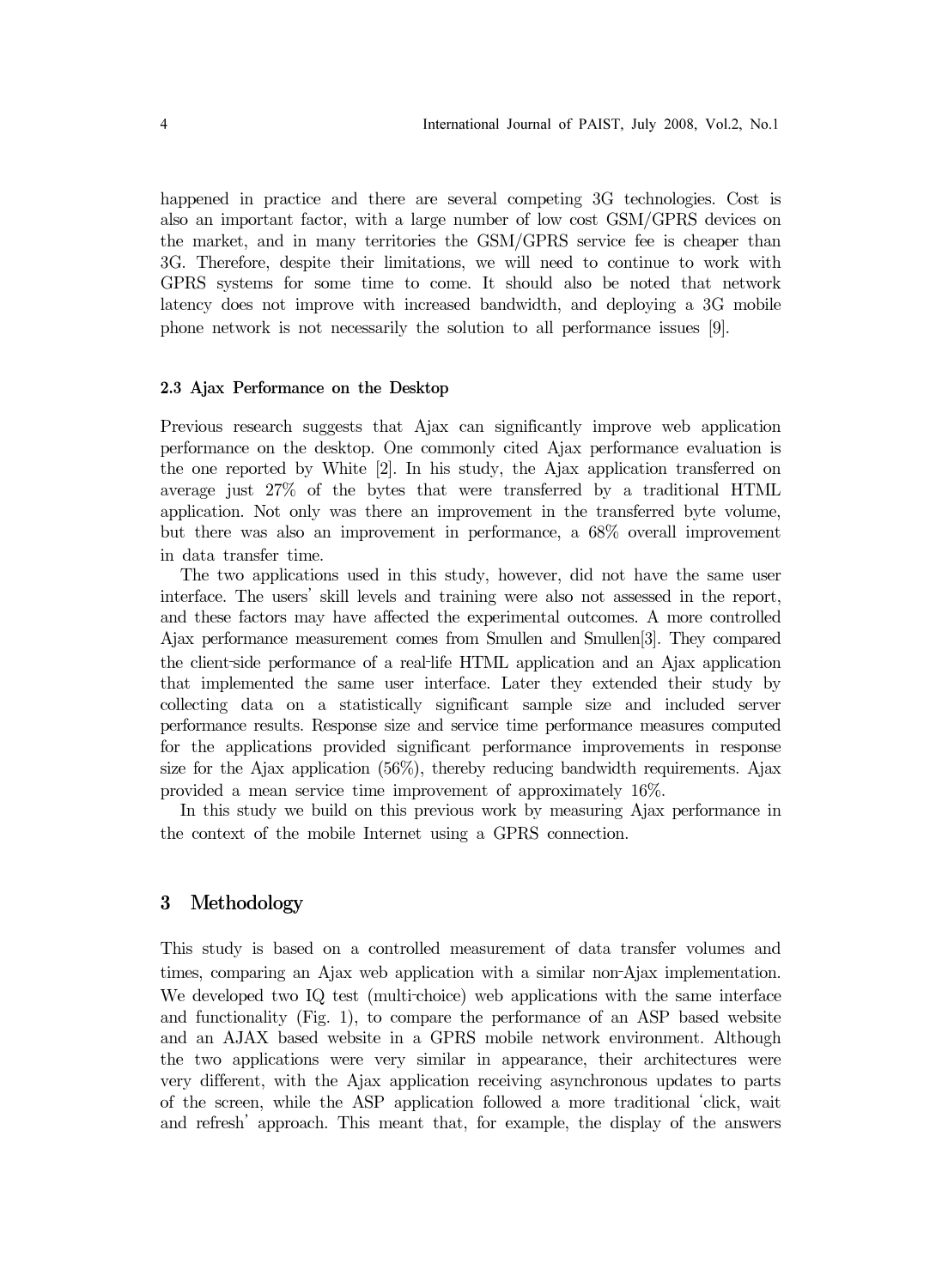on the screen (Fig 1) did not require a complete screen refresh for the Ajax version.

To measure the performance of the two applications, we collected data from the server and mobile phone, including bandwidth usage, response times, and mobile unit storage requirements. We also gathered some usability data from the participants.



Fig. 1. Web application interface

The experimental system setup used to measure system performance is shown in Fig. 2. We used a laptop connected to an iTegno 3000 GPRS modem by USB Althe others have legs (they are also<br> **1.1.** Web application interface<br> **1.1.** Web application interface<br>
The experimental system setup used to measure system performance is shown<br>
in Fig. 2. We used a laptop connected to to emulate the GPRS connection from mobile devices to the Web server in the Vodafone New Zealand (GPRS/GSM) network. The laptop used the Windows XP operating system and the Web browser was Opera Mobile 8.65 for Windows Mobile 5/6 PPC running in a Windows Mobile 6 emulator. The Vodafone New Zealand GPRS network (two download channels and one upload channel, Coding Scheme 4) was used. Since wireless network signal levels may vary across different locations, all access to the web server from the test laptop was via the same base station approximately 500 meters from the test site.



Fig. 2. System configuration for performance testing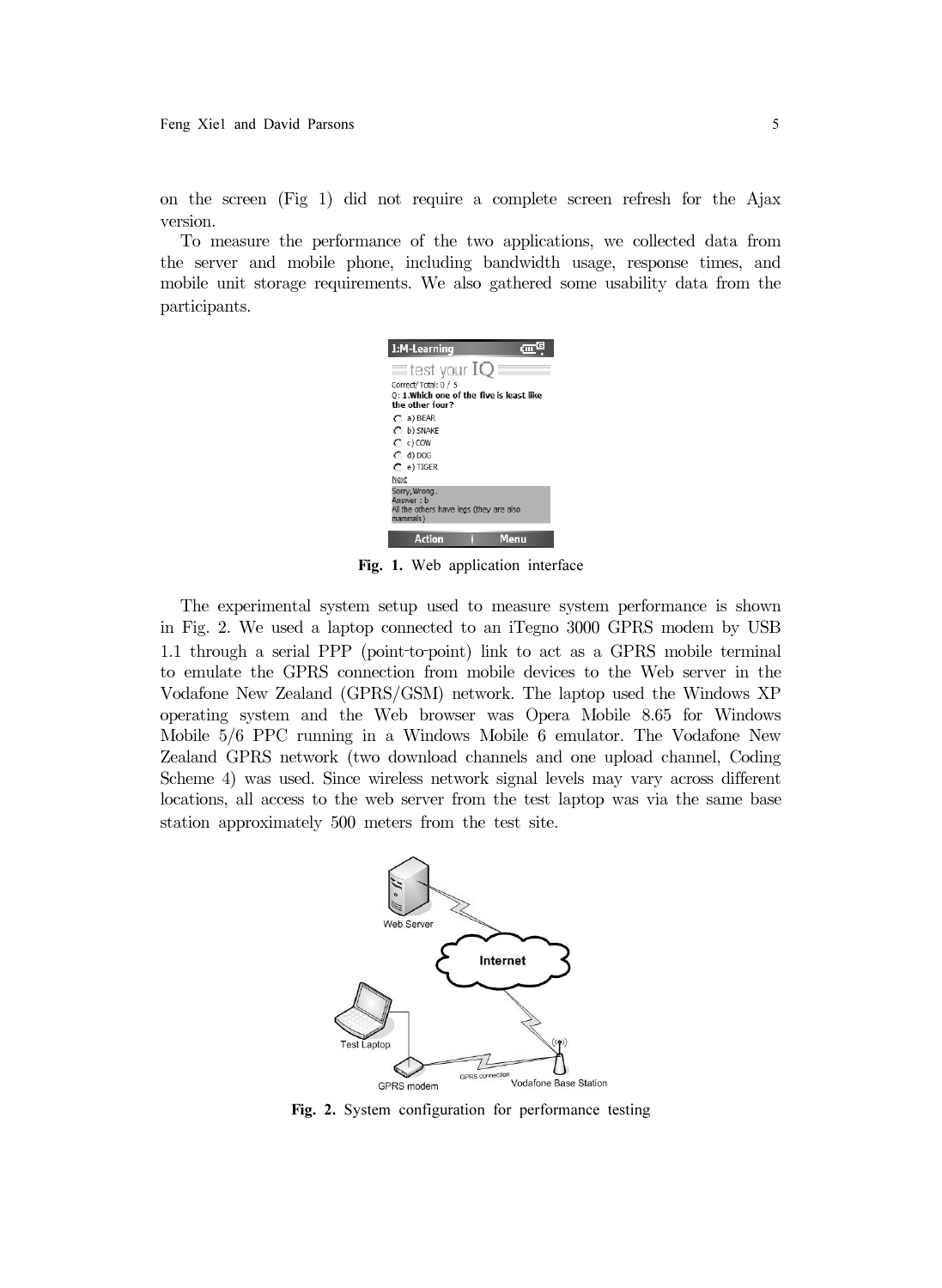## 4 Data Collection and Analysis

The Web server used for the tests was running Internet Information Services 6.0 (IIS 6.0); system logs were active in IIS so all traffic going to and from the Web server was recorded in the system log, monitoring all data transfer between the Web server and the mobile terminal. These logs, comprising data from over 200 requests, were analyzed using Microsoft Log Parser 2.2.

#### 4.1 The Web Applications

The ASP Web application only contains three ASP pages; a start web page, a question display webpage, and a finish web page. These pages interact with the database to provide dynamic content. Other supporting files are an image file (in GIF format) and a JavaScript file to manage the question fetching process. When the user clicks on the submit button, it activates a JavaScript function that sends a request to the server to fetch a new question or answer.

The Ajax application version is similar to the ASP web application. On the client side, it includes three HTML pages, a JavaScript file, a GIF image file, and a CSS file. There are also an ASP file and an Access database running on the web server. The ASP file used in the Ajax application is different from those in the ASP application. It is used as both a database connector and XML file generator, because the communication between client and server is via XML.

These web applications have the same user interface, use the same image file and CSS file and share the same database.

#### 4.2 Web Application Performance

Although the Ajax web application and ASP web application have much in common, they performed quite differently in our experiment, the results of which are now described. The data collected from the IIS web server system log comprised hundreds of entries, so all results stated here are averages.

The first measure was the application response size, the number of bytes sent by the server, which is one of the most useful measurable features of application performance. According to the IIS system log the average ASP application initial load size was about 8.7K. The main ASP application file needs to load 10 times to display the questions and load another 10 times after users submit the answer. The average load size of the generated pages was 2,305 bytes, so the total bytes that needed to be sent back from the Web server were calculated as follows:

$$
8.7K + (9 \times 2 \times 2,305) \approx 50K \tag{1}
$$

The number of bytes returned for the Ajax application is different from the ASP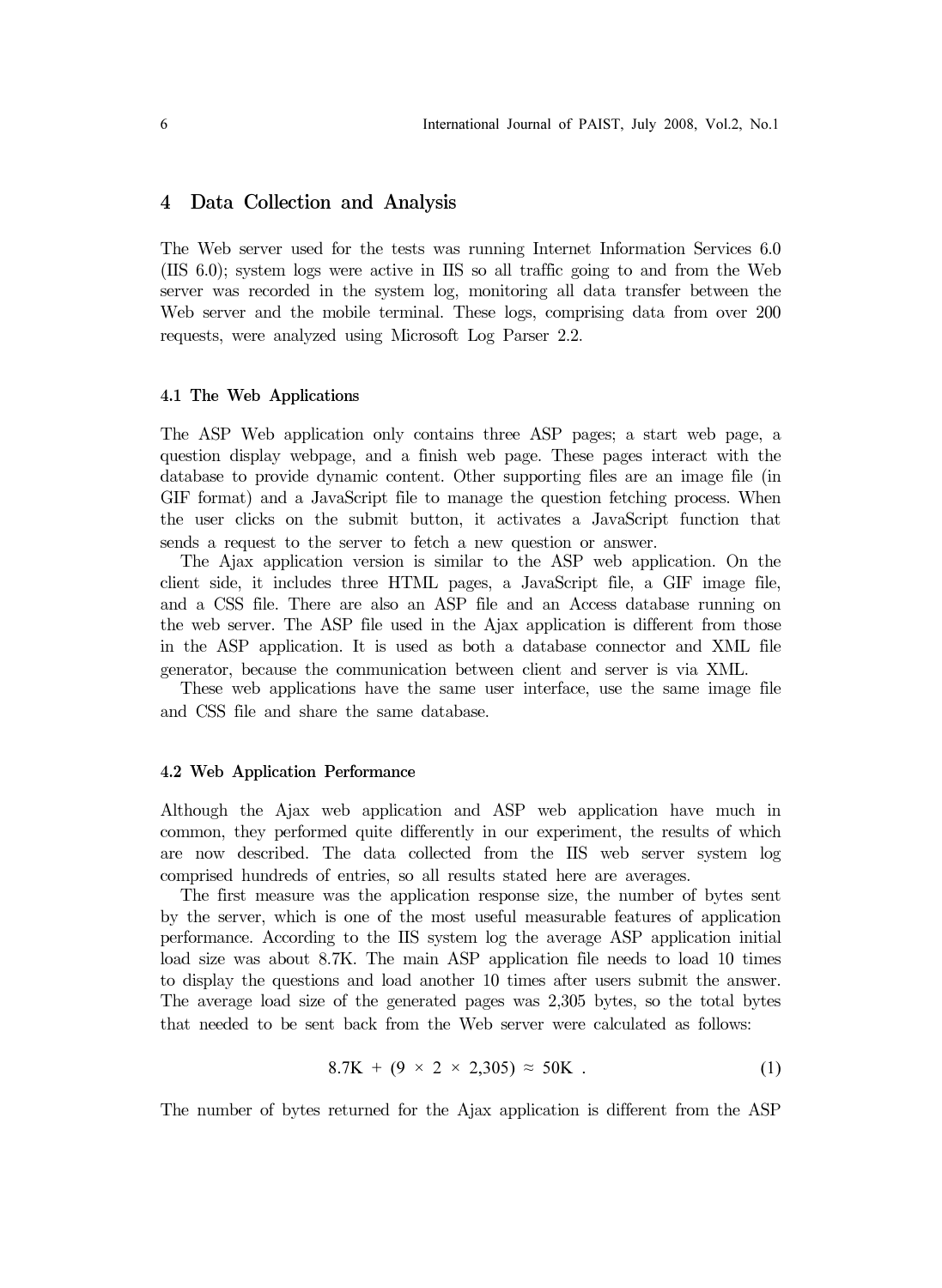application. First, the load size is very different from the ASP version, about 10K of initial load data. The major file is the JavaScript (Ajax engine) file which is about 5K, and the other one is an HTML layout file that is about 2K. However while the Ajax application is running, just a few bytes need to be transferred between the client browser and the server. All this data is XML and the average size is only about 555 bytes. Also, because the question and answer load at the same time, each question only needs one post back from the server. The total load size is therefore calculated as follows:

$$
10K + (9 \times 555) \approx 15K \tag{2}
$$

Our results show that the Ajax application only needs to transfer about 15K of data from the server to the client, whereas the ASP web application needs the server to transfer 50K of data. There is therefore a significant difference between the two applications in terms of data transfer from server to client.

As well as measuring the size of downloaded data, the server's response time is another important feature that can be used to measure a web application's performance. According to the IIS system log, the initial response time for the ASP application was about 1,142ms (initial load time, including the first question load time), and the main application file needs to load twice the number of times as there are questions in the quiz. The average response time for the ASP file is 285ms; the server page needs to process twice for each question, so for a total of 10 questions, minus the response time for first question, the process response time is

$$
9 \times 2 \times 285 \text{ms} = 5,130 \text{ms} \tag{3}
$$

The total response time for the whole application was calculated by adding the initial response time to the process response time, so the total web server response time for the ASP application was:

$$
1,142ms + 5,130ms = 6,272ms . \tag{4}
$$

For the Ajax application, the IIS system log shows the initial response time was about 1,378ms (including the first question), and the average server response time for the XML generator ASP file is 210ms. However, this server page only runs once for each question. Therefore for a total of 10 questions, minus the response time for the first question, the process response time is

$$
9 \times 210 \text{ms} = 1,890 \text{ms} \tag{5}
$$

The total server response time for the whole Ajax application is therefore:

$$
1,378ms + 1,890ms = 3,268ms . \tag{6}
$$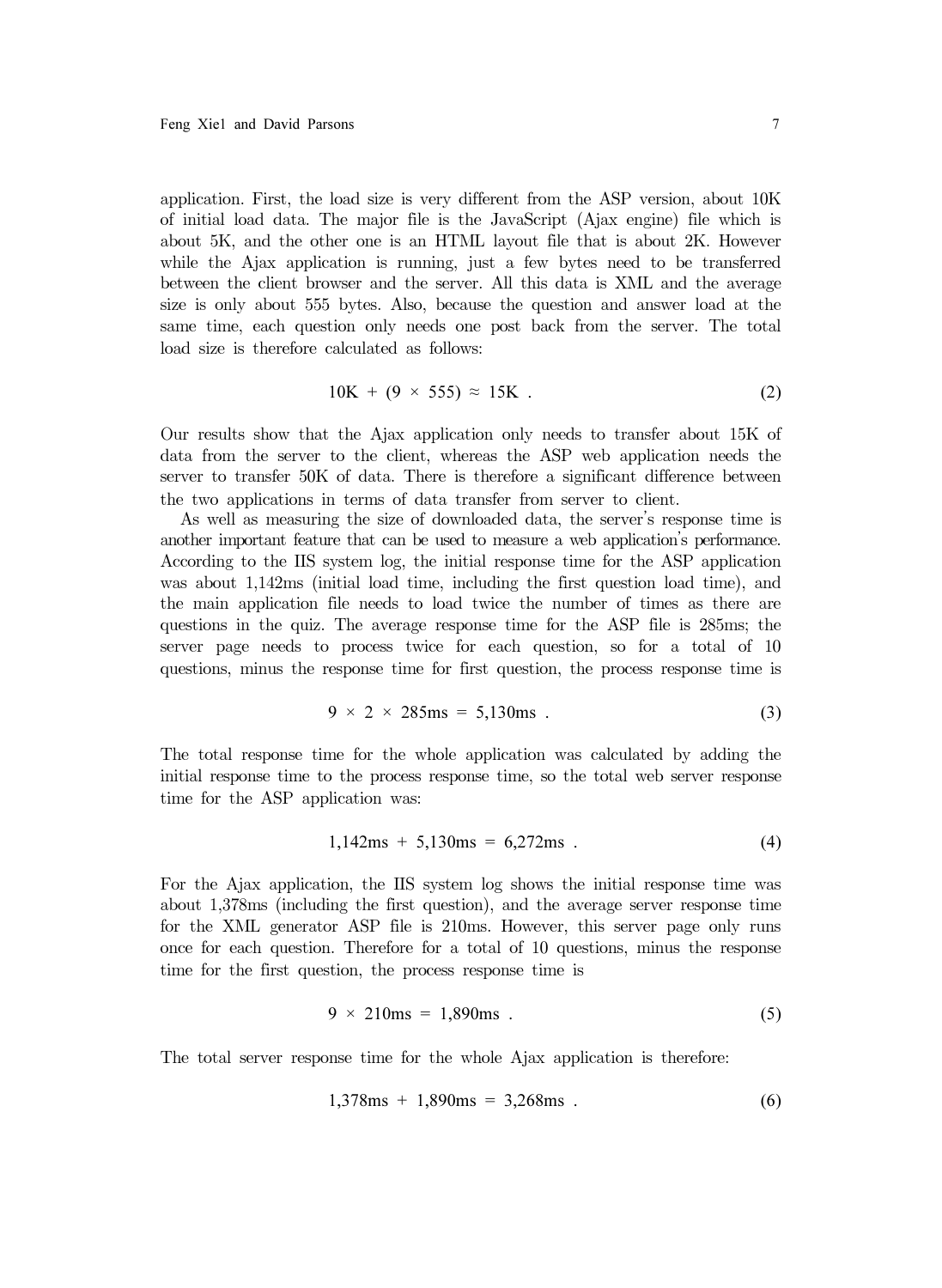In summary, for the whole application, the ASP system takes about 6,272ms of server response time, but the Ajax application takes only 3,268ms.

The response size from the web server and the server's task time show us the Ajax application transfers smaller volumes of data between the client and server and has a better response time than the ASP application. However, what about the data submitted from the client? Does it reveal a similar story?

The client's request size can affect the transfer time; if the request size is big, not only does it need more bandwidth to transfer the data, but also it takes a long time to transfer before the server can actually process the request. Then, from the user's point of view, the web application's response time is slow. Therefore we should also include the client's request sizes in our evaluation. The average query size for the main ASP file is about 496 bytes. Of course, in the ASP version, users need to submit their answers back to the server to have them verified. The average transfer size is 686 bytes when users submit their answers. In addition there are other files requested initially by the client, such as image, JavaScript and CSS files, giving an initial request size of 2,428 bytes. Adding the subsequent request sizes for each question gives the following totals

$$
2,428 + (686 \times 9 + 496 \times 9) = 13,066 \text{ bytes} \approx 13 \text{K} \tag{7}
$$

In total, therefore, the client needs to submit about 13K of data to the Web server in the ASP web application.

For the Ajax system the average request size was 377 bytes. These submissions only request the next question: one question, one submission. Therefore it is very easy to calculate the initial request size (including the first question) for the Ajax application; simply add the initial download size of 1,949 bytes to the subsequent request sizes:

$$
1,949 + 9 \times 377 = 5,342 \text{ bytes } \approx 5 \text{K} \tag{8}
$$

The overall result is that the ASP web application submitted around 13K of request data to the server; while the Ajax web application sent only about 5K of data.

#### 4.3 Summary Results

In previous studies, both White [2] and Smullen and Smullen [3] used the following algorithm to define the percentage of Ajax application performance improvement:

$$
(HTML) - Ajax) / HTML . \t(3)
$$

According to this algorithm (substituting the ASP data for HTML in the original formula) the Ajax approach in our experiment provides a 48%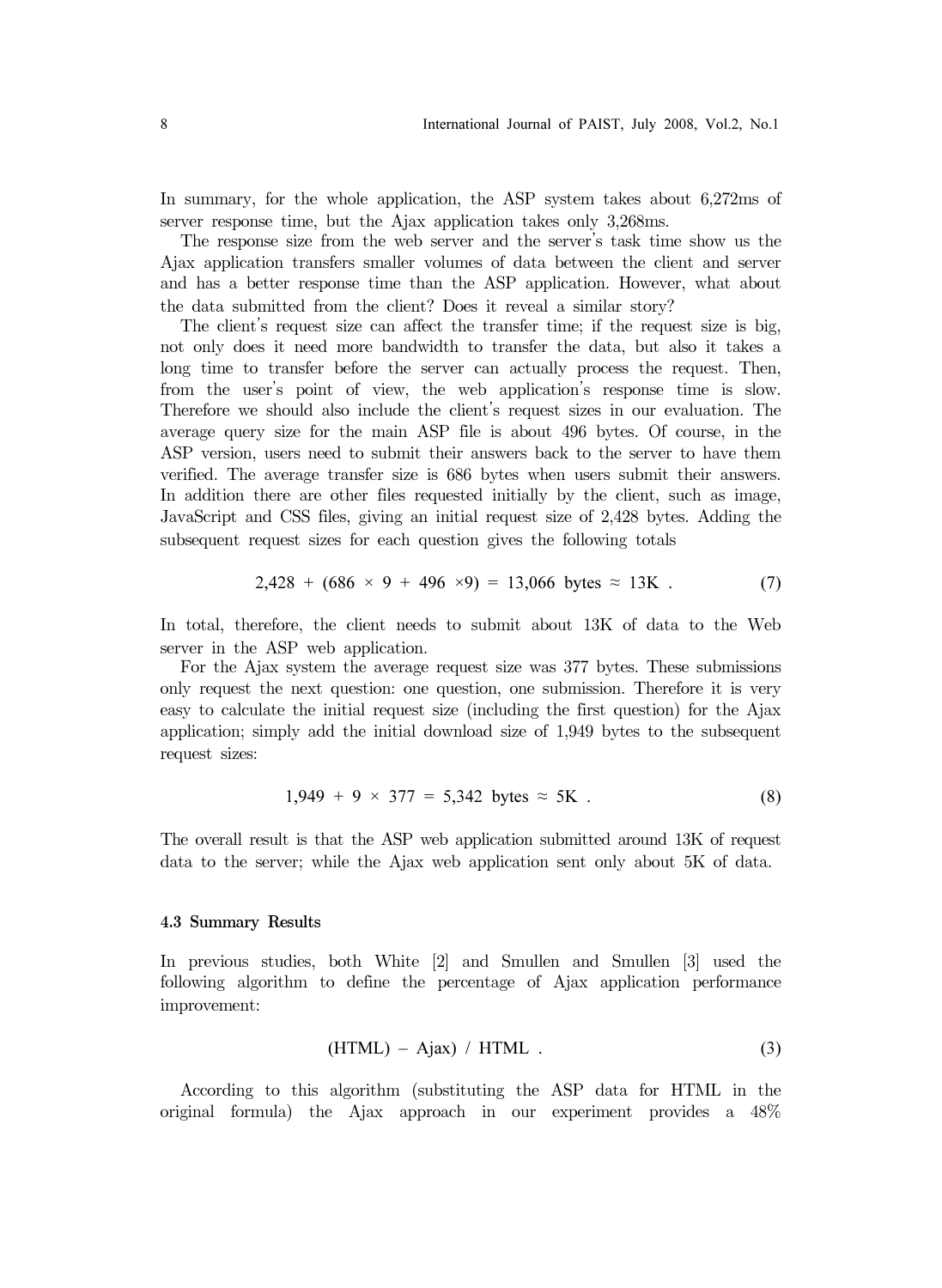|             | Transfer bytes | From formulae | Response seconds | From formula |
|-------------|----------------|---------------|------------------|--------------|
| ASP         | 63K h          |               | 6,272ms          |              |
| A1ax        | 20K h          | 2 + 8         | 3,268ms          |              |
| Improvement | $8\%$          |               | 18%              |              |

Table 1. Performance Improvement.

performance improvement in overall response time when using a mobile device over GPRS, based on a reduction in the data transfer volumes (both upload and download) of 68% (Table 1).

# 5. Usability Evaluation

The goal of this part of the study was to evaluate the Ajax system's performance over a GPRS network by user performance measurement. This was necessary because although we could demonstrate that the Ajax system performed better in terms of data transfer times, we also needed to find out if these differences were significant enough to have an effect on end users. The goal of the usability test was therefore to find out if users showed any differences in task performance between the Ajax The goal of this part of the study was<br>over a GPRS network by user performa<br>although we could demonstrate that<br>of data transfer times, we also needed t<br>enough to have an effect on end users.<br>to find out if users showed any In order to simulate a real-life mobile environment as realistically as possible, the order to simulate a real-<br>In order to simulate that the Ajax system performed better in terms data transfer times, we also needed to fin atthough we could demonstrate that the Ajax system performed better in terms<br>of data transfer times, we also needed to find out if these differences were significant<br>enough to have an effect on end users. The goal of the u

usability testing experimental setup was somewhat different from the performance of the laptop. The mobile web browser was Opera Mobile, version 8.65 for Windows Mobile 5/6 SmartPhone operating system. The same Vodafone New Zealand GPRS network (2 download channels and 1 upload channel, Coding Scheme 4) was used. All participants used the same mobile phone, connected via the same base station.

In the evaluation, users were asked to complete the quiz using the mobile device. In order to reduce the experimental time, we reduced the number of questions in the quiz from 10 down to 5 for each system. GPRS network (2 download channels and 1 upload channel, Coding Scheme 4) was used. All participants used the same mobile phone, connected via the same base station.<br>In the evaluation, users were asked to complete the quiz

There were two tasks in this usability test. Task one required users to finish all finish a similar set of questions using the ASP system. A training session was provided before users started their activity. The task completion time was used In the evaluation, users were asked to complete the quiz using the In order to reduce the experimental time, we reduced the number the quiz from 10 down to 5 for each system.<br>There were two tasks in this usability test. Ta

#### 5.1 Usability Test Results

Twenty people attended this small group usability test, totaling nineteen valid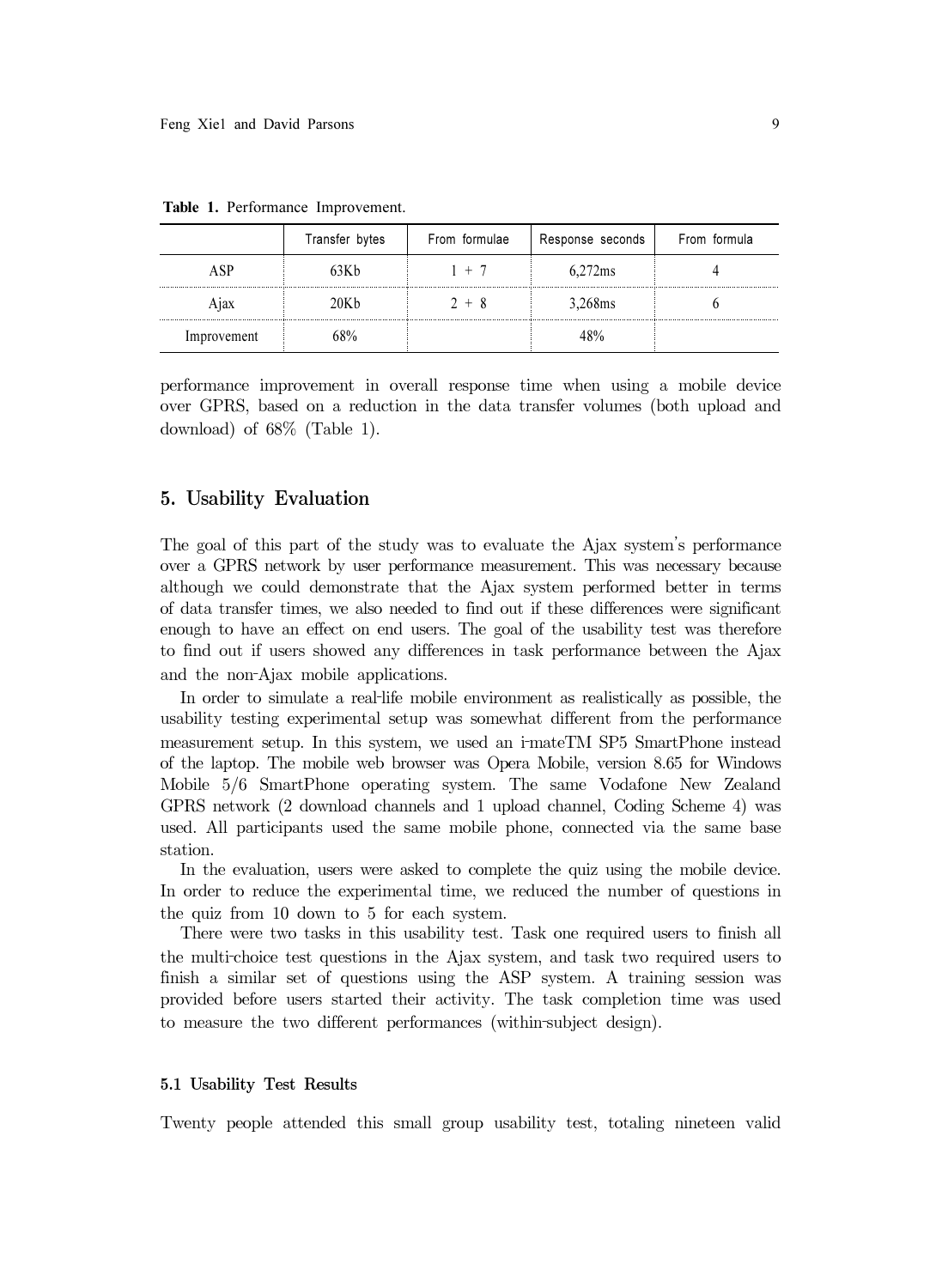examples; one participant did not finish the test. Based on the nineteen test International Journal of PAIST, July 2008, Vol.2, No.1<br>examples; one participant did not finish the test. Based on the nineteen test<br>examples, applying pair–wise T<sup>-</sup>Testing to the task completion time, our participants performed significantly better with the Ajax system. The mean value of the task completion time for the first web application was 119.26 seconds and the task completion time for the second web application was 64.11 seconds. This means that users finished their task on the second application much faster than the first, about 50% faster. The Ajax system therefore enabled much better performance than the ASP system when assessed by the task performance variable.

Although our test sample was too small for reliable qualitative analysis in terms of user preference, responses to the test systems based on a short questionnaire indicated that users noticed there were some differences between the two applications, even though they have the same interface and the same process flow. In our tests, 12 out of the 13 participants who noticed a difference preferred the Ajax mobile learning system.

The results of the usability tests indicate that Ajax can provide better performance in the mobile environment on the user experience level.

# 6 Conclusion

In our tests we applied the Ajax approach to a mobile web application and compared it with a traditional ASP system. Our results indicate that Ajax can reduce data transmission volumes and the server's response time, and is preferred by **6 Conclusion**<br>In our tests we applied the Ajax approach to a mobile web application and<br>compared it with a traditional ASP system. Our results indicate that Ajax can<br>reduce data transmission volumes and the server's respo much more practical way to improve system performance than updating the mobile hardware or the wireless network.

The advantages of Ajax are; first, it allows users to access to the system as long as their mobile browser supports Ajax and has connectivity to a GSM/GPRS network, meaning that it is a widely available option. Second, system performance is much faster than a traditional web application. Third, reduced data traffic can save money for mobile learners in territories where mobile telecommunications companies charge for the amount of data sent and received. In addition, although this is not a major aspect of our research, Ajax systems also can be accessed from a desktop browser environment without modification.

In our experimental measurements, Ajax reduced network transfer traffic from the server to the client by 71%, saved 48% of the web server's processing time and reduced submission data from the client to the server by 59%. Furthermore, on the user experience level, the task completion time statistics show users finished companies charge for the amount of data sent and received. In addition, although<br>this is not a major aspect of our research, Ajax systems also can be accessed<br>from a desktop browser environment without modification.<br>In our they did on the ASP system.

The results of our experiments demonstrate that the Ajax approach can significantly reduce both the data transmission size and the server's response time. Meanwhile, reducing the bandwidth required, and speeding up the user interface on the mobile device provides the user with a better mobile Internet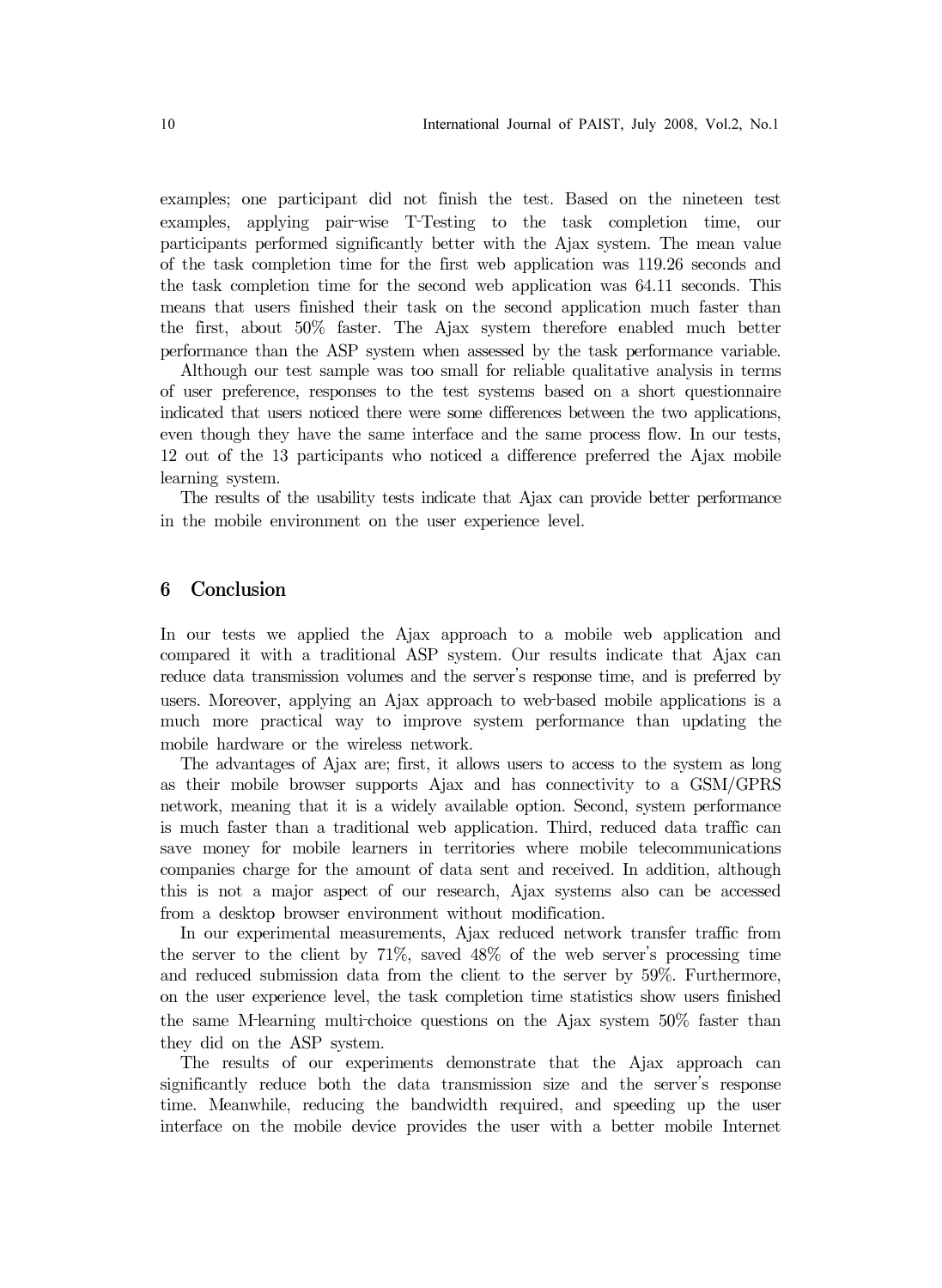experience. In addition, the Ajax approach has little infrastructure dependence, because it is a software technology and does not require any hardware or environment updates in order to be implemented. it is a software technology and does not require any hardware or environment<br>updates in order to be implemented.<br>6.1 Limitations and Further Work<br>There were a number of limitations to this study. Our experimental system w

## 6.1 Limitations and Further Work

There were a number of limitations to this study. Our experimental system was There are some other GPRS network configurations that could be used as an evaluation network and may give different results, as well as a number of other types of mobile data network such as 3G, WiMAX and WiFi. Other mobile devices may also perform differently from those used in our experiments. Another limitation of our study is that the web application's functionality is very limited, only tested on one GPRS network, and only one mobile device (i-mate<sup>TM</sup> SP5).<br>There are some other GPRS network configurations that could be used as an evaluation network and may give different results, as well as a numbe application may well give different profiles of data transfer. In addition, the test group used in our usability experiment was too small to enable us to draw more generalised conclusions.

There are a number of avenues for further research that could be explored. In this study, both the ASP and Ajax web applications had the same user interface to enable us to evaluate performance statistics. However, one consequence of this is that we are not using the full potential of Ajax, simply mimicking a more traditional UI. To properly evaluate the benefits of Ajax it would be helpful to undertake evaluations of systems that leverage all the features of Ajax. Further study might also be undertaken using other types of wireless network, to see if the kinds of results measured here over GPRS are replicated under different network conditions. Finally it would be useful to do performance testing with a more realistic, larger scale system than the multiple choice quizzes used in this study.

## Acknowledgments

Sincere thanks to the Institute of Information and Mathematical Sciences, Massey University, for their generosity in letting us use their computing resources to conduct our experiments.

# References

- 1. Garrett, J.J.: Ajax: A New Approach to Web Applications. Retrieved December  $9<sup>th</sup>$ 2007 from: http://adaptivepath.com/publications/essays/archives/000385.php (2005).
- 2. White, A.: Measuring the Benefits of Ajax. Retrieved December  $9<sup>th</sup>$  2007 from: http: //www.developer.com/java/other/article.php/3554271 (2005).